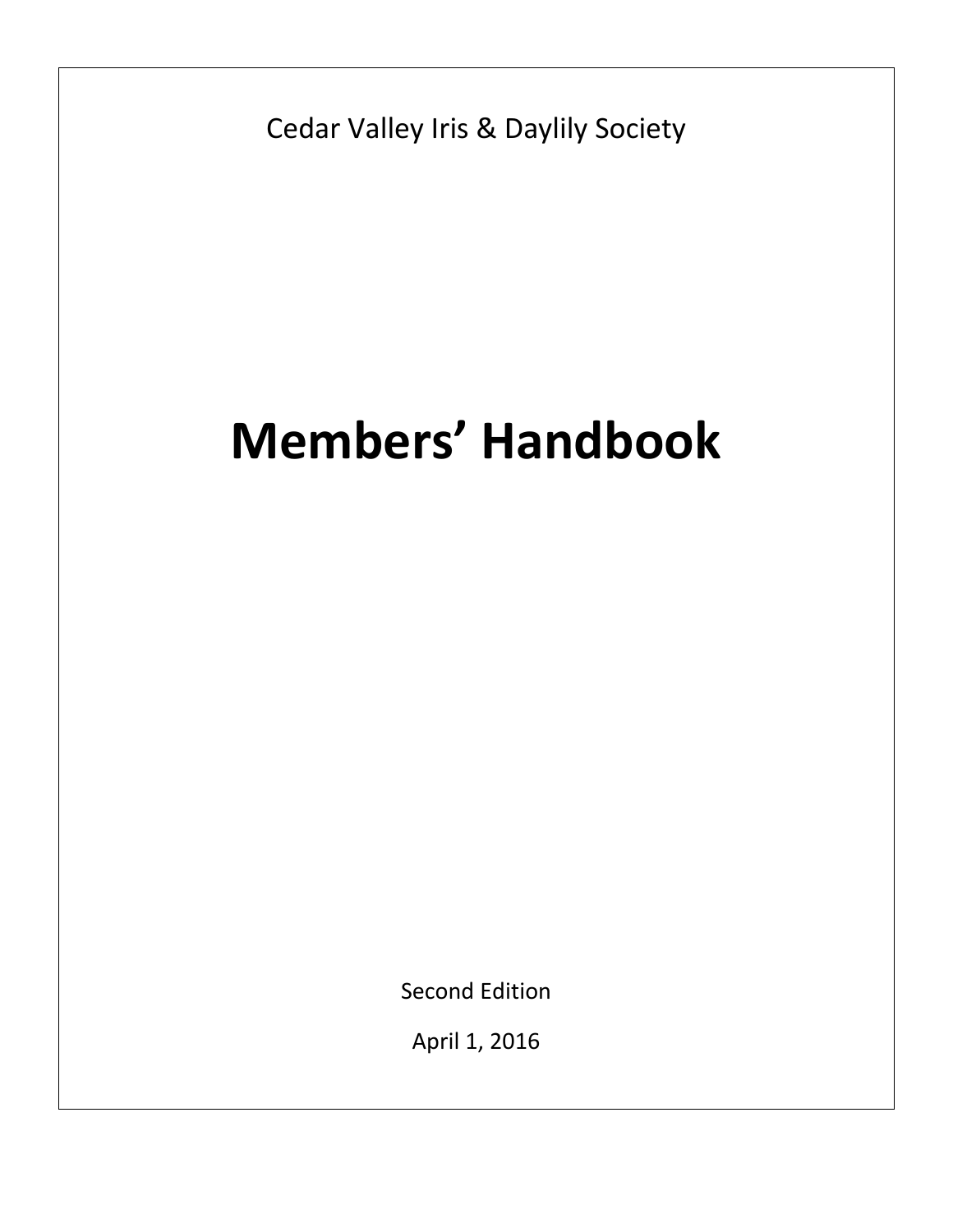# **A. INTRODUCTION:**

This handbook is written as an introduction to the mission and operations of our Society. We hope that it will also encourage new and seasoned members to join the Board or volunteer at one of the many exciting events in the Society's calendar. CVIDS members are encouraged to become members of the American Hemerocallis Society (AHS), a non-profit organization founded in 1946. This Society is organized exclusively for educational and scientific purposes, and especially to promote, encourage, and foster the development and improvement of the genus *Hemerocallis* and public interest therein. Additional information about the AHS is provided in Section I. Its website URL is: [www.daylilies.org.](https://email.uiowa.edu/owa/redir.aspx?C=7cGNMrrZa0axgiewpqtVnQoMLORRM9EIsNHYRTENbnnk29erTA9UU_U32inkOX0WXVpNAbEDlcM.&URL=http%3a%2f%2fwww.daylilies.org)

## **B. MISSION:**

Founded in 1990, CVIDS is a scientific, educational, and social organization whose mission is to promote the genera *Hemerocallis* (daylily) and *Iris.* Its purpose is to educate our members and the general public about all aspects of growing daylilies and irises in eastern Iowa and surrounding regions. To further these goals, this organization provides lectures, garden tours, plant sales, and fellowship among its members and with members of other groups with similar goals.

# **C. SOCIETY ACTIVITIES:**

Our members meet throughout the year at various locations across eastern Iowa with programs that include presentations by well-qualified speakers, garden tours, and sales of select cultivars at attractive prices. Non-members and guests are welcome to attend our meetings. If you would like to join CVIDS, an application form and information about dues are available online [\(http://www.cvids.org/join.html\)](http://www.cvids.org/join.html) or from the Treasurer.

CVIDS meetings are usually held on the second Saturday of January, February, March, April, and October and are both social and educational events. The social hour and potluck lunch begin at noon. Please bring something to share and any drinks you may want. Programs begin at 1:00 p.m. and adjourn at approximately 3:30 p.m. CVIDS also offers its members several annual events:

- 1) May: A Spring Public Plant Sale
- 2) May: A Club Plant Distribution event and Live Auction
- 3) July: A Garden Tour that features club members' gardens
- 4) August: A Fall Public Plant Sale
- 5) August: Member-only Silent and Live Auctions
- 6) October: A Hybridizers' Roundup
- 7) November A Fall Banquet
- 8) November The annual Betty Miller Photo Contest, usually held at the Fall Banquet

Each of these club activities is described in greater detail below. Please note that dates and activities may change to accommodate other events such as the AHS National and Regional meetings as well as seasonal circumstances. The Board welcomes suggestions from the membership regarding potential programs, speakers, and meeting locations. Furthermore, it is eager to learn of events at local, regional, and national levels that our membership may enjoy.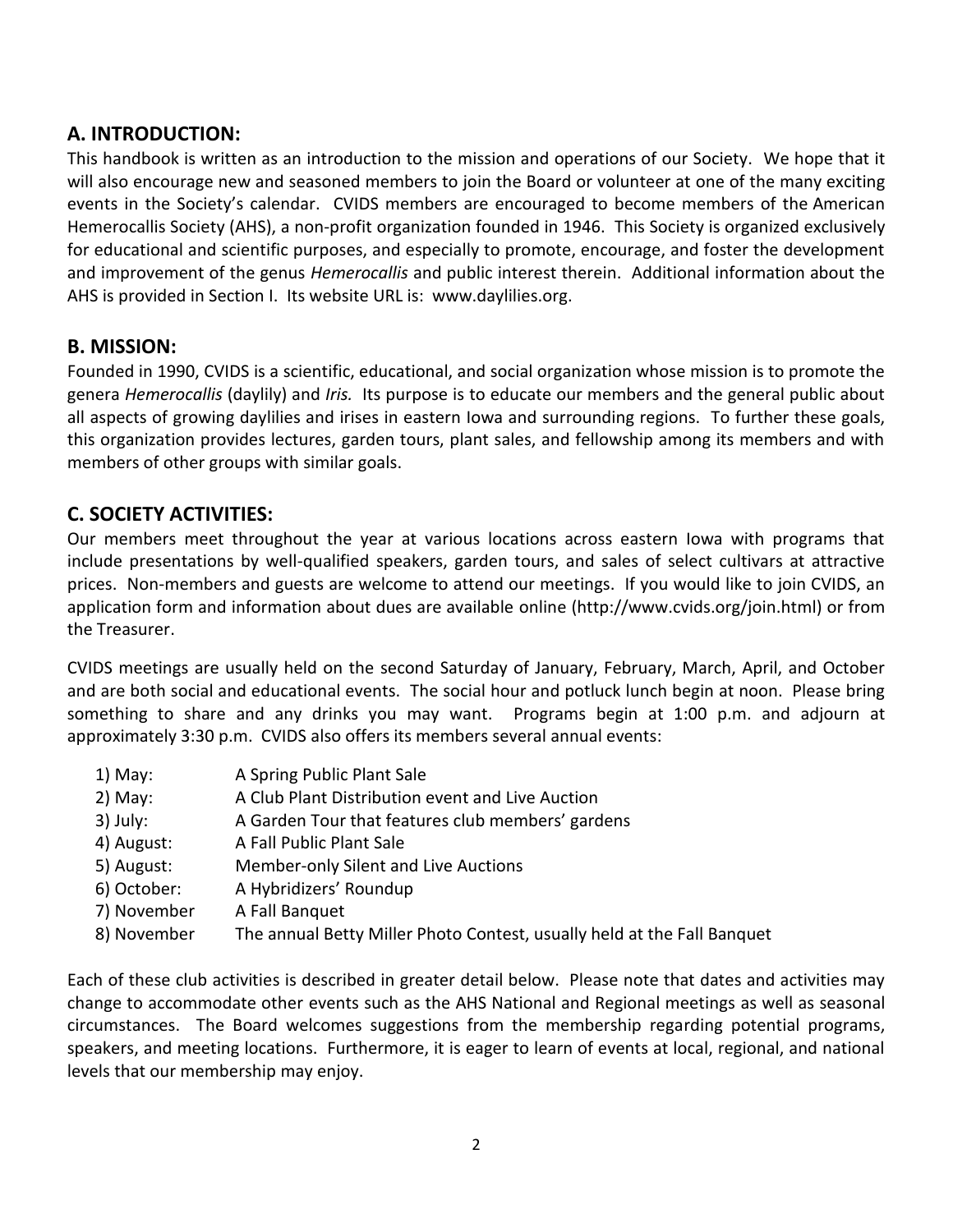## **1. SPRING PLANT SALE:**

CVIDS holds its first public plant sale in early May, selling daylilies and companion perennials donated by its members. The location is announced to the membership as early as possible by e-mail and newsletter and on the CVIDS website.

### **Members' Involvement:**

Members are asked to donate daylilies and companion perennials to this sale. Daylilies should be bare-rooted double fans of named cultivars. The roots should be clean and the foliage clipped to about 8 inches. Please clearly label your donated lilies with cultivar name, hybridizer and introduction date, ploidy (DIP or TET), and brief description of the cultivar. (This information can usually be found by searching the AHS database at http:/[/www.daylilies.org\)](http://www.daylilies.org/). Companion perennials are often brought in pots and should be labeled too. Price your donated plants and, wherever possible, attach photos of them as they greatly promote sales. Plant labels may be obtained at spring club meetings. Bring a folding table, your own chairs, and some plastic grocery store bags. Set-up usually begins at 8 a.m. The sale starts at 9 a.m. and ends before noon.

## **2. CLUB PLANT DISTRIBUTION & LIVE AUCTION:**

In late May, CVIDS holds its Club Plant Distribution and Live Auction. A club plant is a reward for being an active member of the club. Each year, CVIDS uses a portion of its funds to buy some choice daylilies that are distributed in May to eligible members (for explanation, see below) to grow in their garden for two years. After the distribution, excess plants are sold in a live auction. These two much anticipated events in the club calendar have in recent years taken place at the Muscatine County Fairgrounds Floral Hall in West Liberty. Please note that this is not a heated building, so dress accordingly. Coffee, juice, and rolls are provided, and members may bring fruit and other refreshments.

## **Details about Club Plant Distribution:**

Eligible members (for eligibility requirements, see below) choose their club plant in a lottery draw and then have the responsibility to caretake their plant for two years before returning fan increases to CVIDS for its August Silent and Live Auctions in Monticello. At that time, the largest double fan will be awarded to the highest bidder, and any additional increases will also be auctioned. As indicated below, proxies may be designated for club plant selection by identifying these individuals to the Treasurer.

Members are asked to help evaluate the characteristics and hardiness of their chosen club plant in our CVIDS region. It is expected that they will nurture their club plant carefully yet let the plant experience the same growing conditions that make eastern Iowa an unique environment. Furthermore, it is expected that club plants will not be split and shared with others or used for seed production during these two years. Potting club plants in a fertile potting soil mix as soon as possible is a recommended practice. It allows new roots to form and enables the plants to acclimate quickly. The pots can be buried in beds or placed in sheltered areas and then transplanted into the beds as they show signs of new growth. This also gives latitude to move new plants and/or remove them, should they happen to show signs of rust or other disease, which, although unlikely, can occur.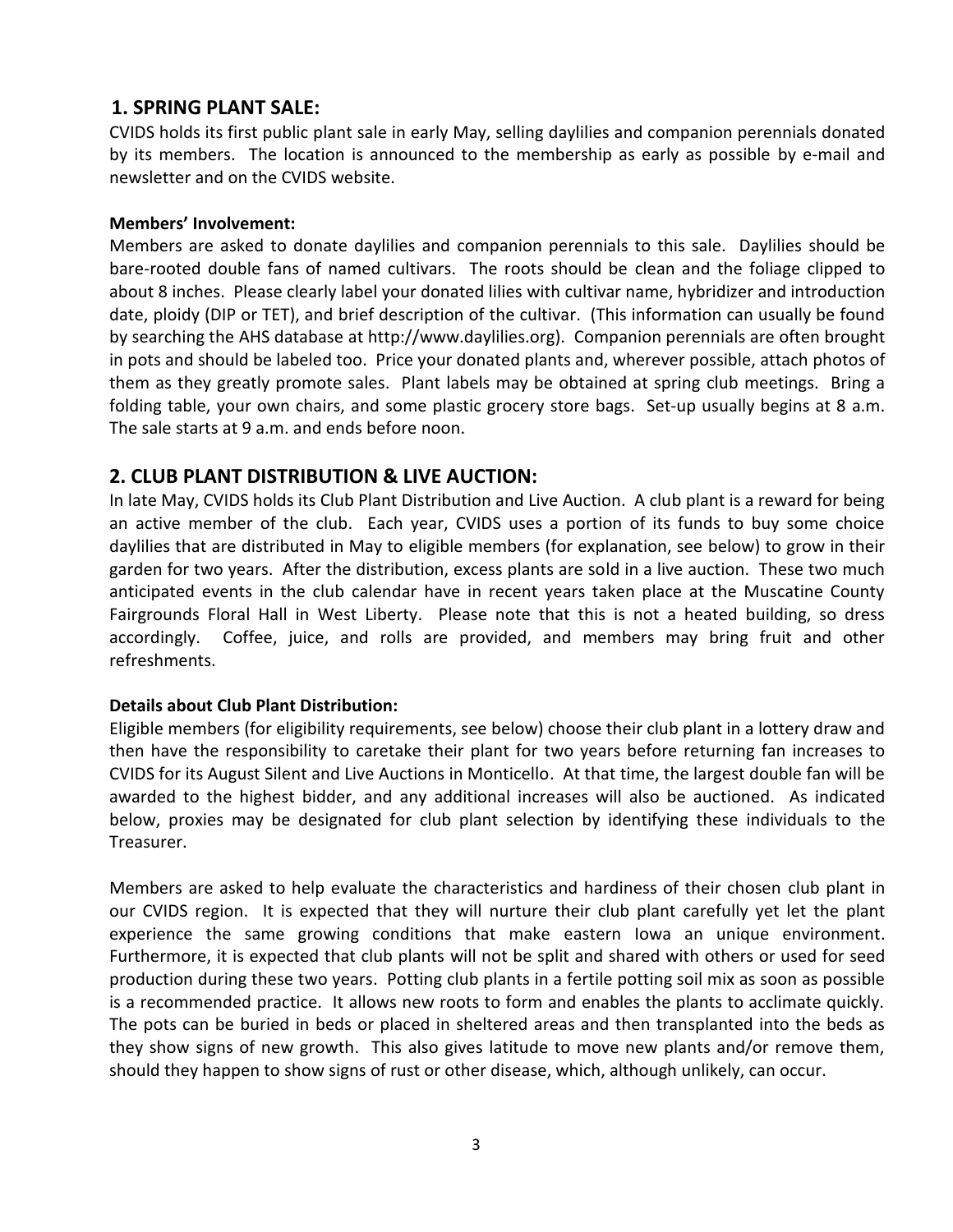#### **Details about Live Auction:**

After the distribution, remaining plants are sold via a live auction, in which everyone in the club is eligible to participate. The current retail price of each plant is stated with bidding usually starting at \$25. Unlike club plants, auction-purchased plants do not have to be returned after two years.

### **Club and Auctioned Plants' Database:**

For the past 12 years, CVIDS has maintained a database of the "Club Plants" and auctioned plants at: [http://www.cvids.org/clubplantsdatabase.html.](http://www.cvids.org/clubplantsdatabase.html)

## **Eligibility Requirements for Club Plant Distribution (approved 11/12/11, reapproved 3/25/15)**

To be eligible to receive a club plant for the current year, a member must have completed both of the following:

- paid membership dues for both the current and previous years (paid by April 1 of each year).
- contributed to the club's activities during the previous calendar year (January 1 through December 31) by undertaking any two of the following:
	- (1) attended two club meetings (includes garden tour but not the banquet)
	- (2) served as a CVIDS Board member
	- (3) chaired or co-chaired a committee
	- (4) donated plants to a club sale
	- (5) assisted at the CVIDS plant sales or auctions
	- (6) presented a club program
	- (7) hosted a CVIDS garden tour
	- (8) written an article for the Newsletter
	- (9) bid in the Silent Auction of returning club plants
	- (10) performed any other activity that contributes to the success of the club

#### **Selection by Proxy:**

If an eligible member is unable to attend the plant distribution, he/she may assign another member as proxy to select a plant for him/her during the drawing. However, the member must inform the club treasurer about the designated proxy prior to the plant distribution. If no proxy is designated, no plant will be chosen for him/her.

## **3. GARDEN TOUR:**

Held on a Saturday in July, our Garden Tour provides a perfect opportunity for club members to showcase their gardens. The tour is open to club members and their invited guests. As summarized below, the tour has in recent years featured 4-5 gardens in a fun-filled day that has traditionally included coffee, juice, and breakfast items at the initial stop and lunch at a local restaurant or park. Club members are encouraged to carpool because of limited available parking. All tour details, including host garden addresses, driving directions, and the lunch reservation deadline, are disseminated via the Newsletter and mailed fliers but not via the website.

#### **Recent Garden Tours**:

**2015:** July 11, Fort Madison, Donnellson, West Burlington, and Atalissa: Hilltop Gardens (Gerald Hobbs), Hillcrest Hostas & More, Tender Top Water Gardens & Nursery, Walnut Hill Gardens (Barrett Stoll). Lunch: Buffalo Wildwings, Burlington.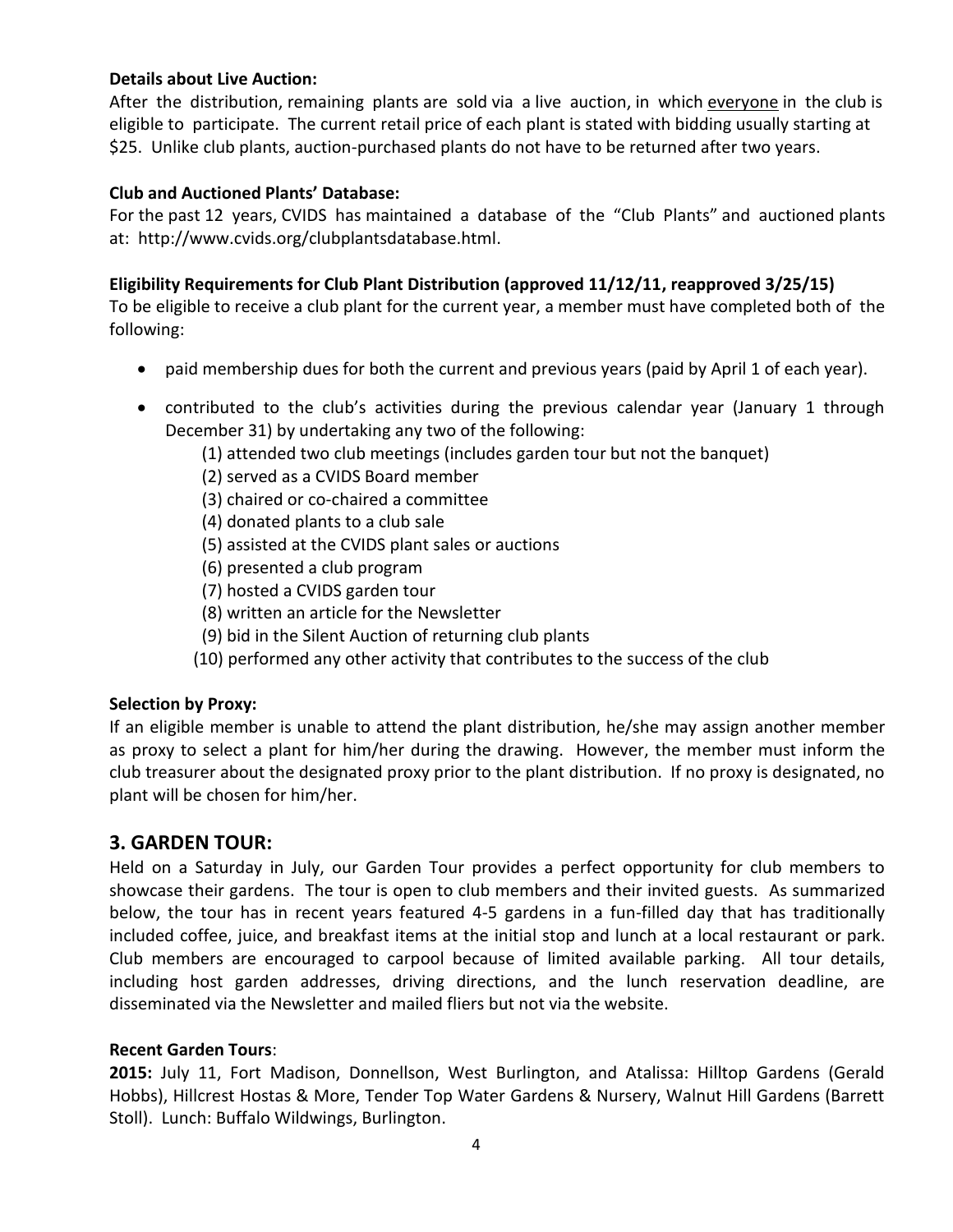**2014:** July 19, Long Grove, Davenport, Rock Island, Moline, and Milan: Clay and Kathleen Dawson, Keith and Sally Riewerts, Sylvia Seymour, Quad City Botanical Center (QCBC), Bob and Barb Papenhausen, and Dave and Carole Appelquist. Lunch: QCBC.

**2013:** July 6, Conroy and North English: Steve and Joyce Parsons, Robert and Suzanne Moffit, and Lynn and Sherry Moffit. Lunch: English Valley Community Center.

**2012:** July 20-22 (AHS Region 1 Summer Meeting): Zora and Paul Ronan (Central City), Verne and Mary Moore (Springville), Jackie Westhoff (Shellsburg), and Sharon Murken (Cedar Rapids). Lunch: Lowe Park.

**2011:** July 9, Olin and Lowden: Caroline and Jack Jones, Joyce Petersen and her neighbor Ginger Preuss, Barb and Rex McCreight, and Gary Oster. Lunch: Lowden City Park.

**2010:** July 10, Atalissa, Iowa City, and Conroy: Lynn and Barry Stoll, Jonathan Poulton, William Blair, and Joyce and Steve Parsons. Lunch: Wildwood Restaurant, Iowa City.

**2009:** July 11, Long Grove, East Moline, Moline, and Milan: Clay and Kathleen Dawson, Bob and Barb Papenhausen, Shirley Waters, Dave and Carole Appelquist, and Gary and Holly Williams. Lunch: Ryan's Steak House, Moline.

## **4. FALL PLANT SALE:**

CVIDS holds its second public plant sale on the third or fourth Saturday in August, selling plants donated by club members. Since 1990, this event has been held at a venue in Monticello, Iowa. Setup starts at 8 a.m. with the sale beginning at 9 a.m. About noon, club members enjoy a potluck lunch. Please bring something to share and any drinks you may want.

#### **Members' Involvement:**

Members are asked to donate plants (daylilies, irises, and companion perennials) to this sale. Information about readying plants for sale can be found in Section C.1.

## **5. AUGUST SILENT AND LIVE AUCTIONS:**

After lunch on the day of the Fall Plant Sale, CVIDS holds its Silent and Live Auctions. These events are for members only and are not open to the public. The plants being auctioned on this occasion are those cultivars returning to the club that have been on loan to members for two years. In addition, there may be a few "stragglers" from previous years. Payment may be made by check, credit card or in cash.

#### **Members' Responsibilities:**

Mid-year, the silent auction chair will contact members having club plants due to return that year, inquiring about the number of fans available for auction. Based on data received, the chair will put together a spreadsheet of relevant information about the returning cultivars including minimum bids (usually approximately half the hybridizer's price). Members are responsible for getting their auction plants to Monticello in August. If unable to deliver them personally, they must make alternative arrangements for transport of their club plants to the auction.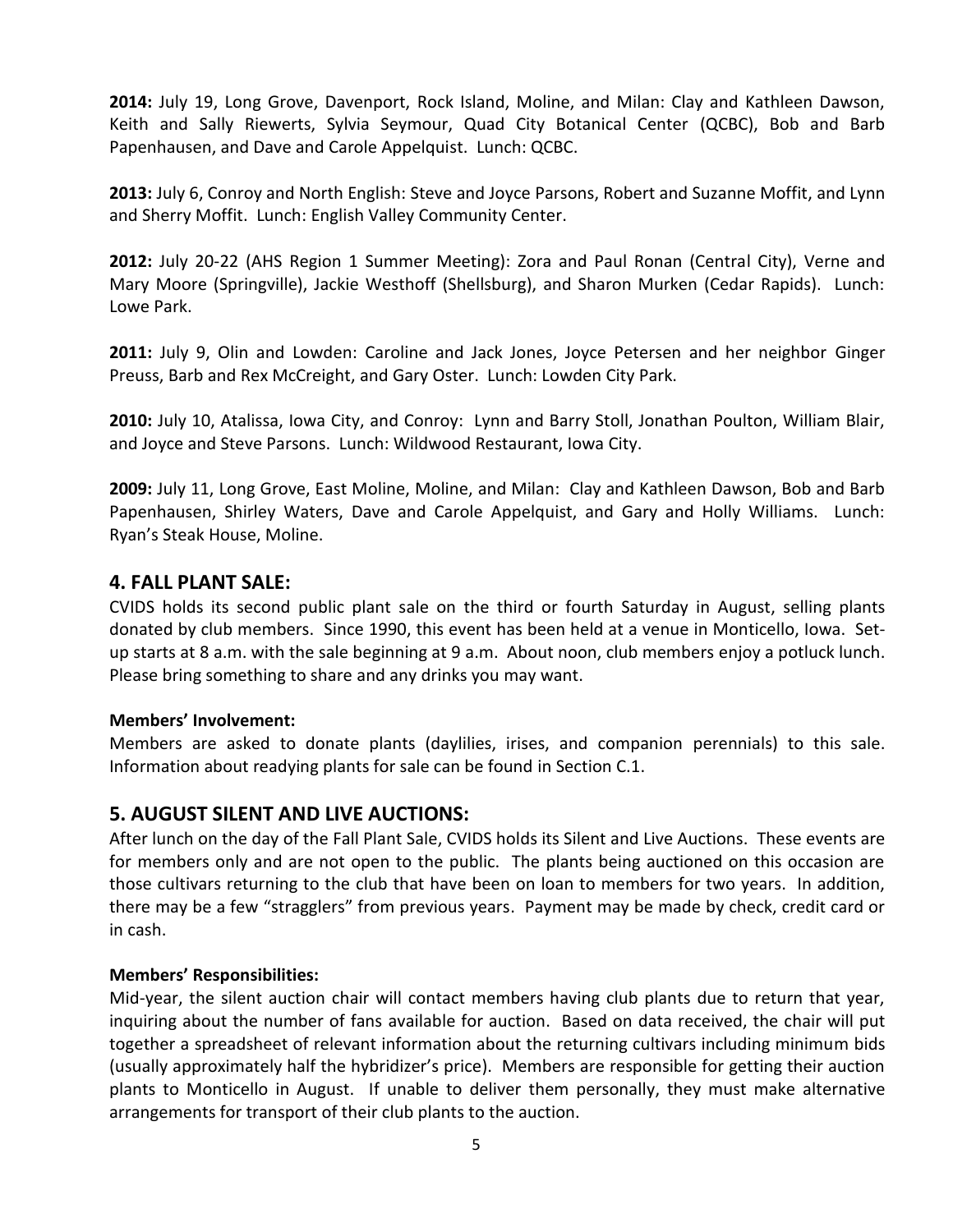#### **Silent Auction:**

Prior to this event, the auction plant list and bid sheet are distributed by the silent auction chair to the entire membership by e-mail and mail. These documents are also posted on the CVIDS website. Those interested in bidding in this auction are requested to complete the bid sheet, returning it to the chair by e-mail or mail by a stated deadline. No money is sent at this time. The chair notifies the winners before the fall sale about their successful bids. Winners, who will receive the largest double fan of the returned cultivars, must pick up and pay for their plants at the Monticello sale. If unable to do so personally, they should arrange for a proxy to collect and pay for their plants, letting the chair know of this arrangement. In case of ties, the earliest postmark or e-mail wins.

#### **Live Auction:**

The remaining fans from the returned club plants are then sold in a live auction, in which all club members present may bid.

## **6. HYBRIDIZERS' ROUNDUP:**

An increasing number of CVIDS members are creating new daylily varieties by hybridization. Since 2011, the program for our October meeting has featured the Hybridizers' Roundup, which gives these members an opportunity to present photos of their latest introductions and seedlings.

## **7. FALL BANQUET:**

The Fall Banquet is customarily held on the first or second Saturday of November. The meal is usually served at noon, but members are encouraged to come early and mingle and sign up to win a door prize. The meal is provided at no cost to paid-up members (i.e. dues paid by April 1st of that year). Guests are also welcome but are asked to pay for their meal. Reservations are required. A brief business meeting is held at which club officers are elected. CVIDS has a tradition of inviting renowned hybridizers to be their banquet speaker (for list, see: [http://www.cvids.org/banquetspeakers.html\)](http://www.cvids.org/banquetspeakers.html).

## **8. BETTY MILLER PHOTO CONTEST:**

Our annual Betty Miller Photo Contest was started in 2006 in honor of Past President and hybridizer Betty Miller. She had a passion for photographing daylilies and mentored several CVIDS members on how to take good photos. Her photos were featured in "*Eureka*" and daylily catalogs from 2001-2004. In spring, the President calls for a volunteer to organize the photo contest, and a decision is reached regarding the funding level for prizes. The volunteer decides upon the number of categories and publicizes the competition rules via the Newsletter, e-mail, and the website. For example, the  $10<sup>th</sup>$ Annual Contest held in 2015 had the following categories: (1) Large flowers, (2) Doubles, (3) Unusual forms and spiders, (4) Clumps, (5) Landscapes (photo must include daylilies or irises), (6) Hybridizers' 2015 seedlings, and (7) Novelties (e.g., garden sculptures, birdhouses, animals, etc. but the photo must include daylilies or irises). First place winners in each category received \$25, and the Grand Prize winner received \$50. Names of winners as well as their daylily photos are posted on the website and recorded in the Newsletter.

## **D. CVIDS NEWSLETTER:**

Since its inception, CVIDS has sent out a newsletter to its members. Because our members are spread out over a large geographical area in southeast Iowa and northwest Illinois, many members cannot attend all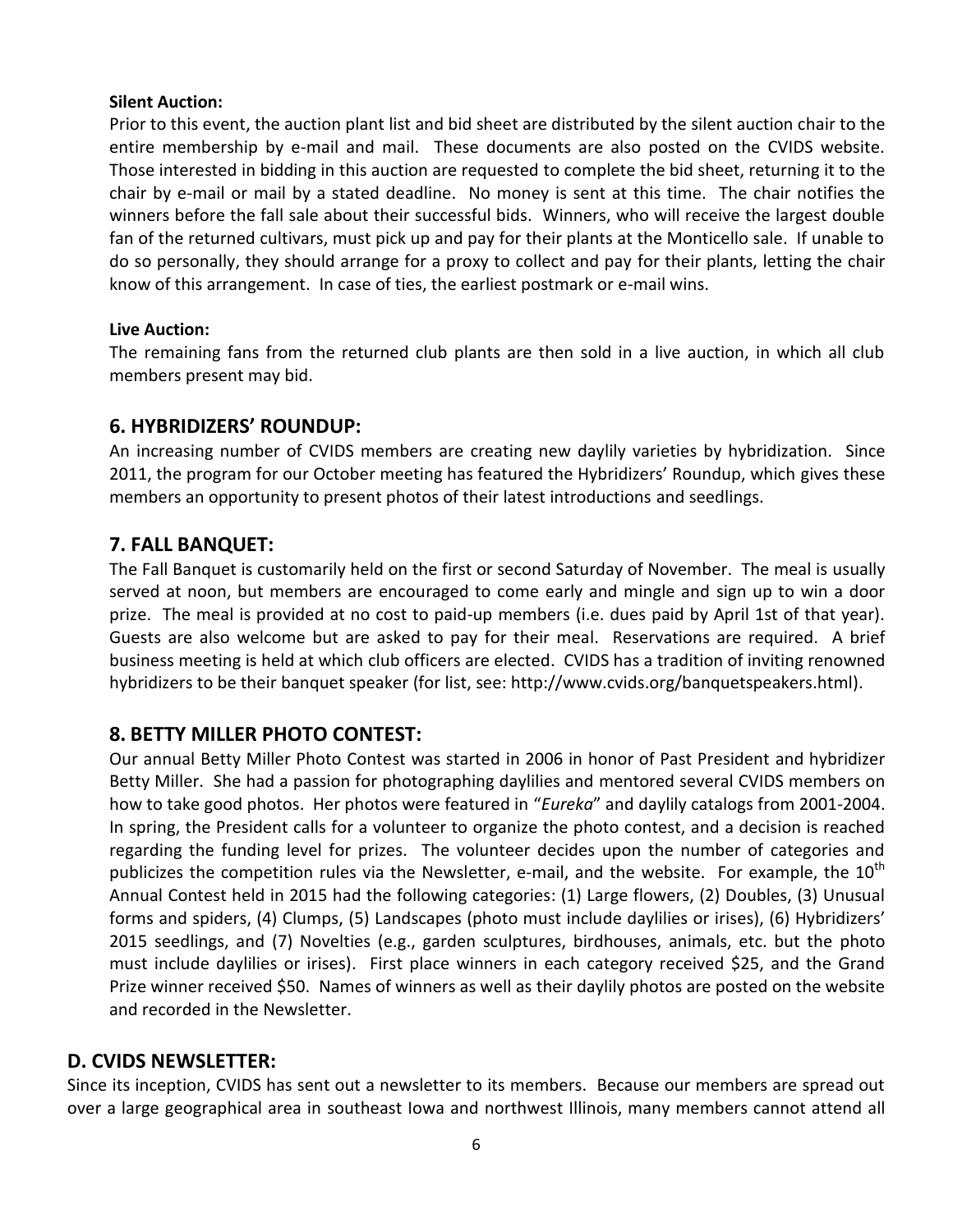the meetings. Therefore, the newsletter plays vital roles in helping our widely scattered members stay connected with the group and informed about upcoming activities. At present, the newsletter is sent out approximately bimonthly. Most members receive their newsletter electronically, but a printed copy is mailed to members who do not have access to e-mail. The newsletter usually contains minutes of the previous meeting (and of any recent Board meeting), a calendar of upcoming events, an agenda and driving directions for the next meeting, and any other material which needs to be distributed to all members. Recent newsletters have included updates on preparations for the Region One meeting, a column called "Meet the Members" which features short biosketches about individual members, the winners of the Betty Miller Photo Contest, and occasional articles on topics of interest to CVIDS members. All members are encouraged to send contributions of any length to the newsletter editor. From time to time, the editor will solicit short contributions on a specific topic or question. Individual responses will be gathered and presented as a summary article. If you have an idea for a topic that you would like to see covered in the newsletter, please contact the editor.

# **E. CVIDS WEBSITE:**

Established in 2008, our website (http:/[/www.cvids.org\)](http://www.cvids.org/) fulfills many functions. Together with e-mail communications, it has proven beneficial in reducing the costs of printing and mailing newsletters and has facilitated transfer of information between club members. It is a one-stop location where members can check the club calendar, see what's on the agenda for the next meeting, and read minutes of past club and Board meetings. Additionally, the website serves as the club archives, providing access to CVIDS Newsletters dating back to the club's first meeting in March 1990 as well as housing the club plants database. There is also a membership list that allows you to discover other daylily and iris enthusiasts that live close by. You may enjoy perusing the numerous photos taken at our sales and auctions, garden tours, and fall banquets. The webmaster would be delighted to post pictures of your gardens, favorite cultivars, introductions, and seedlings. Finally, our website provides useful links to other daylily and iris growers and organizations at state, regional, and (inter)national levels. If you would like to contribute materials for the website (e.g. photos, notices for the bulletin board about upcoming meetings or garden walks), or if you have any suggestions for improving the website, please contact the webmaster.

## **F. CVIDS FACEBOOK GROUP:**

Early in 2014, a CVIDS Facebook Group began exploring the potential of reaching members via this social media venue. This group now numbers 36 and, with a few exceptions, is currently open to members only. If already a Facebook user, paste in the following URL: [https://facebook.com/groups/70405126282058/.](https://facebook.com/groups/70405126282058/) If you are not, create a Facebook account and then join our group.

## **G. OPPORTUNITIES FOR VOLUNTEERING:**

You are cordially invited to volunteer to help run the club. As the Bylaws indicate, CVIDS activities are largely organized by the Board, which consists of elected officers and several committee chairs approved by the Board. The elected officers are the President, Vice President, Secretary, Treasurer, and immediate Past President, all of whom serve two-year terms but cannot serve for more than two consecutive terms. Alternatively, you should consider serving as a committee chair (e.g. Newsletter Editor, Webmaster, Membership Chair, Club Plant Chair, Silent Auction Chair, Hospitality Chair, and Program Chair), for which terms are variable. Large numbers of volunteers are also required to assist at special events (i.e. plant sales, club plant distribution, silent and live auctions, fall banquet, and photo contest). For example, members can help at the May and August plant sales by setting up and taking down tables, organizing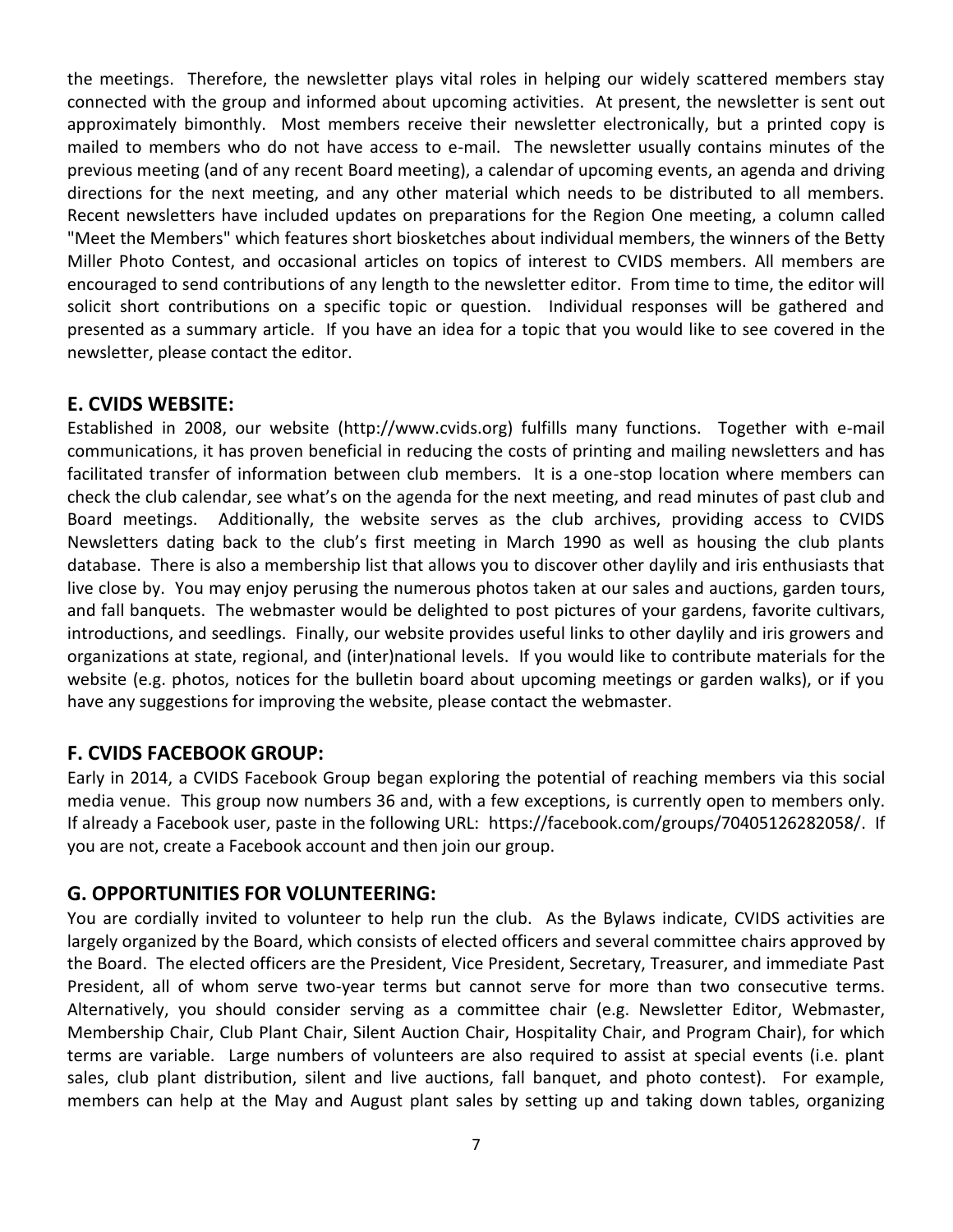donated plants, answering customers' questions, bagging plants, assisting the treasurer with sales, setting up the potluck, and clean-up operations. If you're interested to volunteer in some capacity, please sign up at meetings or contact a Board member. A list of current Board members can be accessed at: http://www.cvids.org/officers.html.

# **H. BAD WEATHER POLICY:**

We always worry about traveling in bad weather. No meeting is worth attending if your safety is at risk. Sometimes a storm is localized, in which case the meeting may be held by those who can attend. However, if a major storm is forecast, one big enough that nearby events are canceling in advance, you should consider our meeting canceled. If this happens, the Board will make every effort to notify members via email, our website, and Facebook. If in doubt, don't set out before checking these sources of information. For those not connected to the internet, a club officer will telephone with relevant information. Member calls should be directed to the current president.

# **I. AMERICAN HEMEROCALLIS SOCIETY (AHS):**

We invite you to become a member of the American Hemerocallis Society. The AHS has divided North America into 15 regions. Region One, where the Society was originally founded in Shenandoah, Iowa, consists of Iowa, Minnesota, Nebraska, North Dakota, South Dakota, and the Canadian Province of Manitoba. For information about Region One activities, please consult the website: [www.northerndaylilies.com.](http://www.northerndaylilies.com/) When you join AHS, you receive access to members-only privileges including the AHS Membership Portal [\(http://daylilies.site-ym.com/\)](http://daylilies.site-ym.com/) as well as *The Daylily Journal*. This quarterly publication is a colorful, informative magazine featuring: (i) pictures of new cultivars, (ii) how-to articles on care, feeding, and hybridizing, and (iii) news of upcoming AHS meetings and conventions. You also receive the Region One newsletter *The Daylily Pioneer* that includes articles and information on our regional activities.

Other AHS membership benefits include: (i) attending [regional meetings and national conventions](https://email.uiowa.edu/owa/redir.aspx?C=7cGNMrrZa0axgiewpqtVnQoMLORRM9EIsNHYRTENbnnk29erTA9UU_U32inkOX0WXVpNAbEDlcM.&URL=http%3a%2f%2fwww.daylilies.org%2fAHSconv.html) that offer garden tours, (ii) lectures, judges' clinics and workshops, and (iii) a chance to see the newest and best of today's daylilies. CVIDS is slated to host the Region One meeting in 2019. The most recent Region One meeting hosted by CVIDS was held in 2012 in Cedar Rapids featuring the gardens of CVIDS members Zora Ronan, Jackie Westhoff, Verne and Mary Moore, and Sharon Murken.

A very special privilege and opportunity for CVIDS members is to visit [AHS display gardens](https://email.uiowa.edu/owa/redir.aspx?C=7cGNMrrZa0axgiewpqtVnQoMLORRM9EIsNHYRTENbnnk29erTA9UU_U32inkOX0WXVpNAbEDlcM.&URL=http%3a%2f%2fwww.daylilies.org%2fAHSgardens.html) throughout the country. These gardens showcase some of the finest in current and/or historical collections of daylilies. The following CVIDS members have National Display Gardens:

- Clay and Kathy Dawson, Long Grove, IA
- Gerald Hobbs, Fort Madison, IA
- Barb and Bob Papenhausen, East Moline, IL
- The Quad City Botanical Center, Rock Island, IL
- Zora Ronan, Central City, IA
- Barrett Stoll, Atalissa, IA
- Jackie Westhoff, Shellsburg, IA